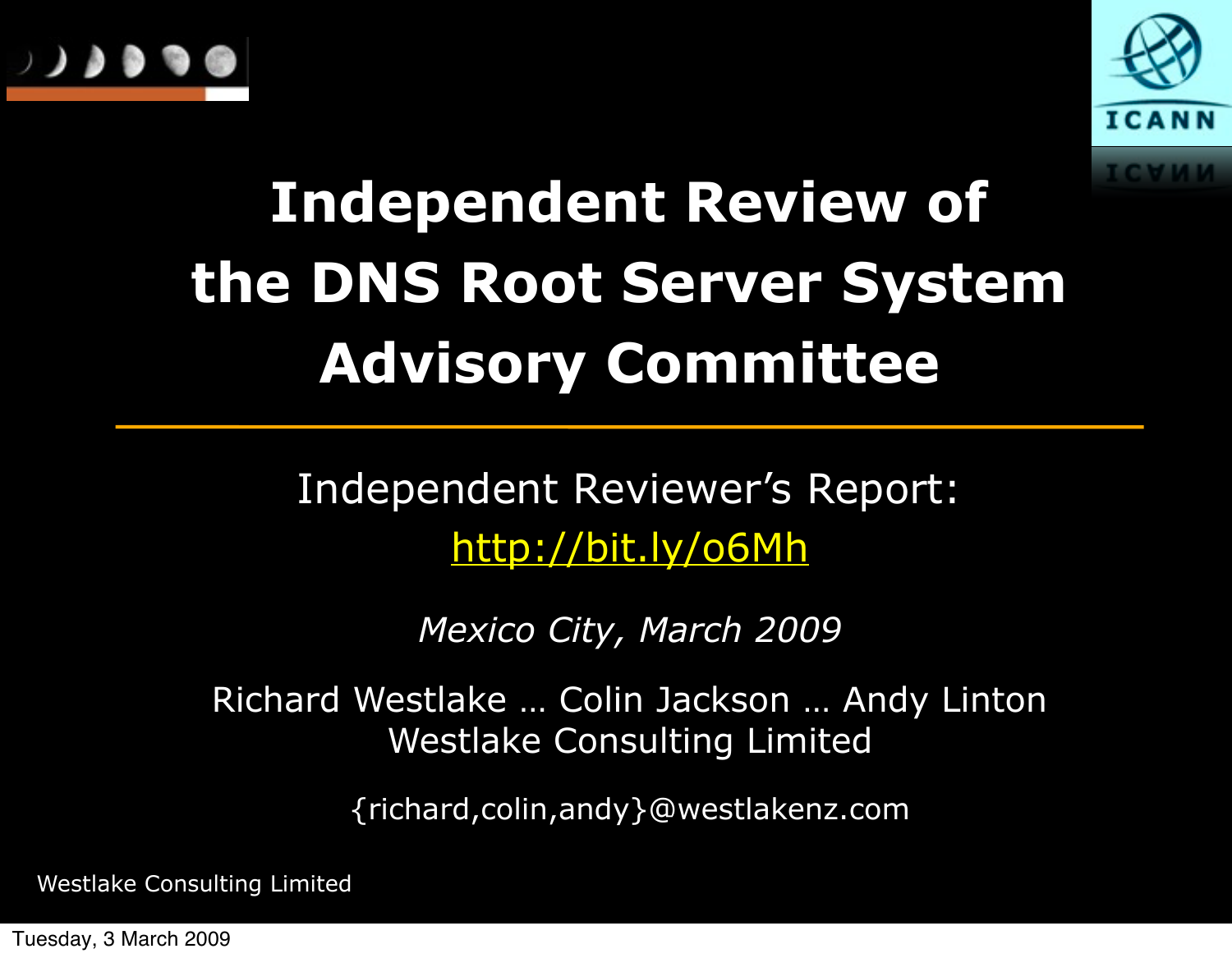



**Richard Westlake** Managing Director

Governance specialist and experienced board chair

#### Who we are



**Vaughan Renner Consultant** 

Engineer and former technology chief executive

**Colin Jackson Consultant** 

Technologist and former ccTLD president





**Andy Linton Consultant** 

Internet engineer, university lecturer, Irish musician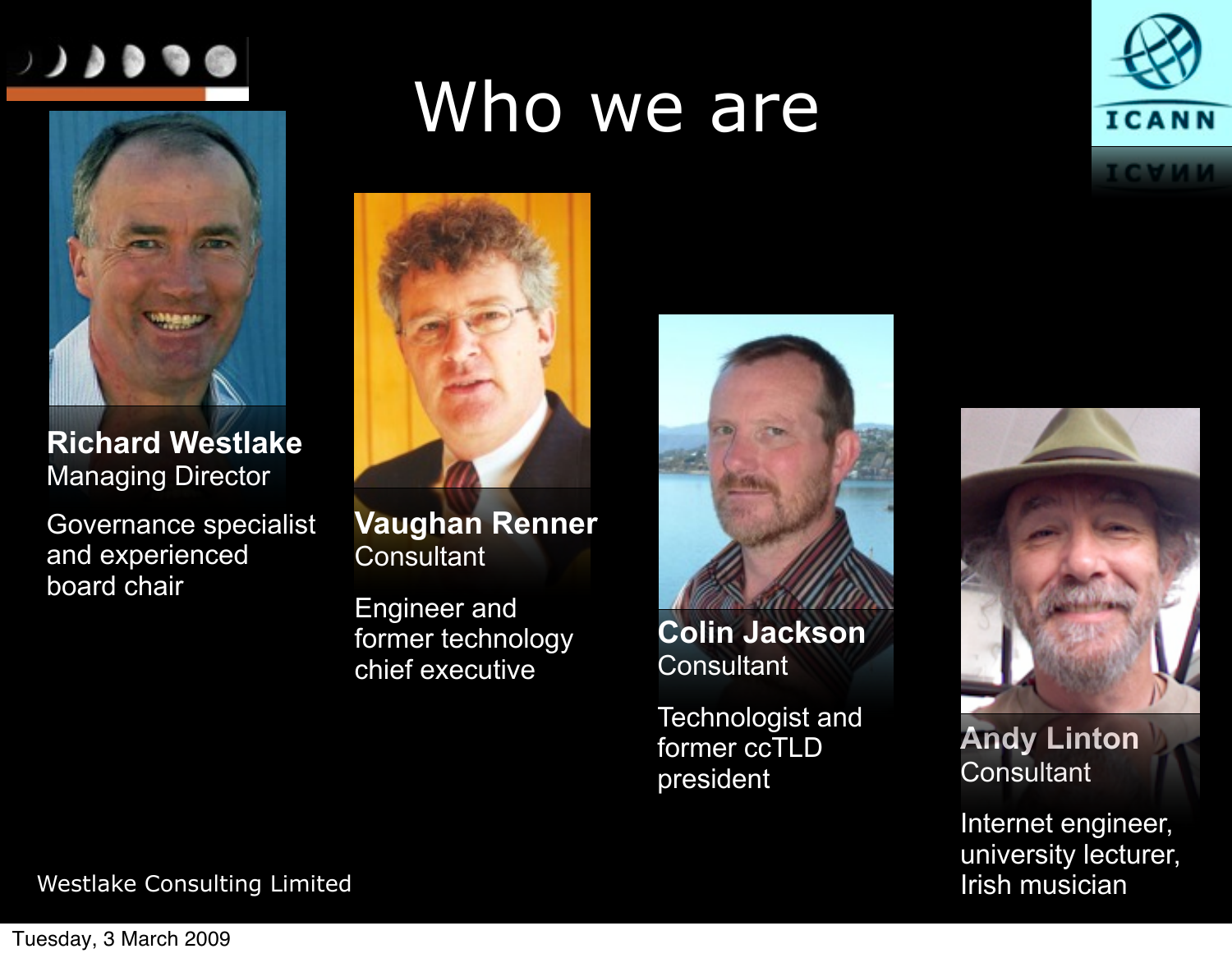

#### What people told us



*RSSAC is a mostly a Kabuki play that merely parrots what has already been decided within the root-ops closed meetings.*

On RSSAC providing advice that challenges role of RSOps: *It would be like turkeys voting for Christmas*

*Getting an opinion from RSSAC is like pulling teeth*

*Most of the ICANN Board is non-technical and believes that any technical problem can be solved with money -* RSSAC member

*It would take a change in culture to get RSSAC to forward contrasting views - they only put forward a view if there is consensus.*

*Does RSSAC actually exist?*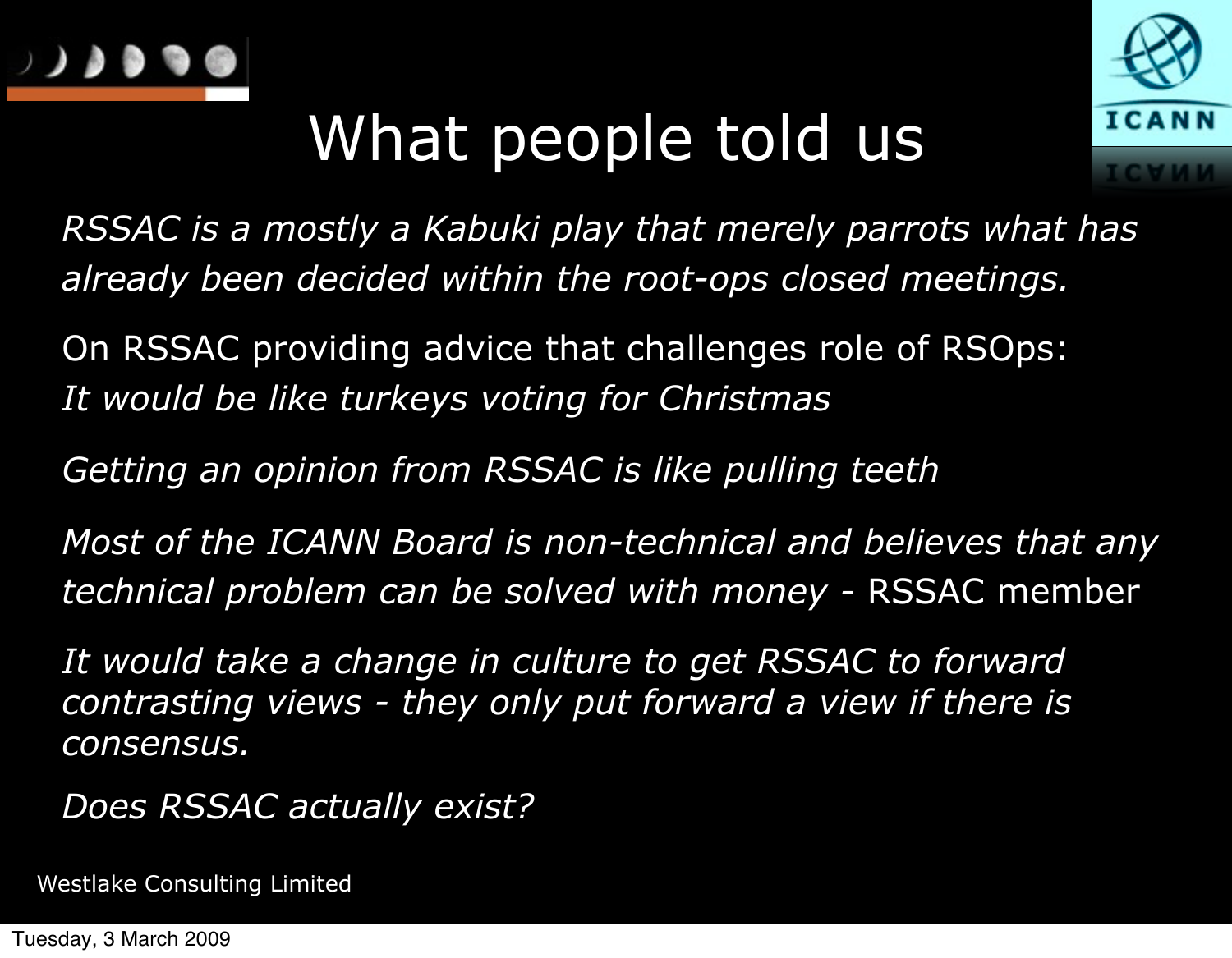



# What did we find out?

- RSSAC has done good work e.g. on IDNs, IPv6, DNSSEC...
- But: RSSAC has not fulfilled part of its role as set out in Bylaws
	- Issues relating to location and number of servers overtaken by events
	- Parts of RSSAC's purpose are seen as RSOps' responsibility
- Has not fulfilled its own 1999 agenda either
- Observation: RSSAC section of ICANN website needs serious work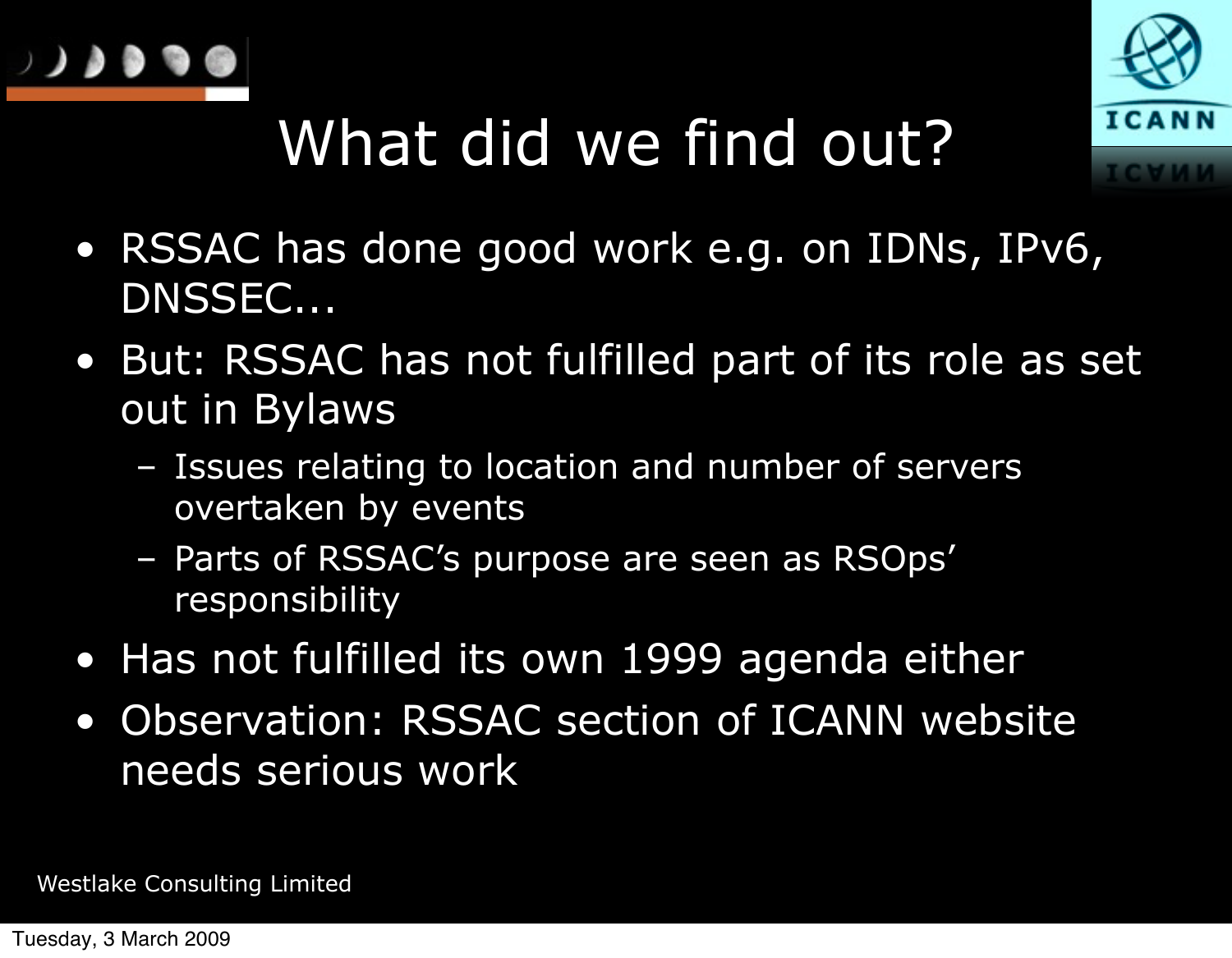



# What else did we find out?

- Committee membership set out in Bylaws but in practice it's "whoever happens to be in town"
- Agenda management reacts to issues
- Committee is resource poor
- Consensus is difficult for current group
- Procedures what procedures?
	- Planning
	- Chair selection
	- Succession
	- Transparency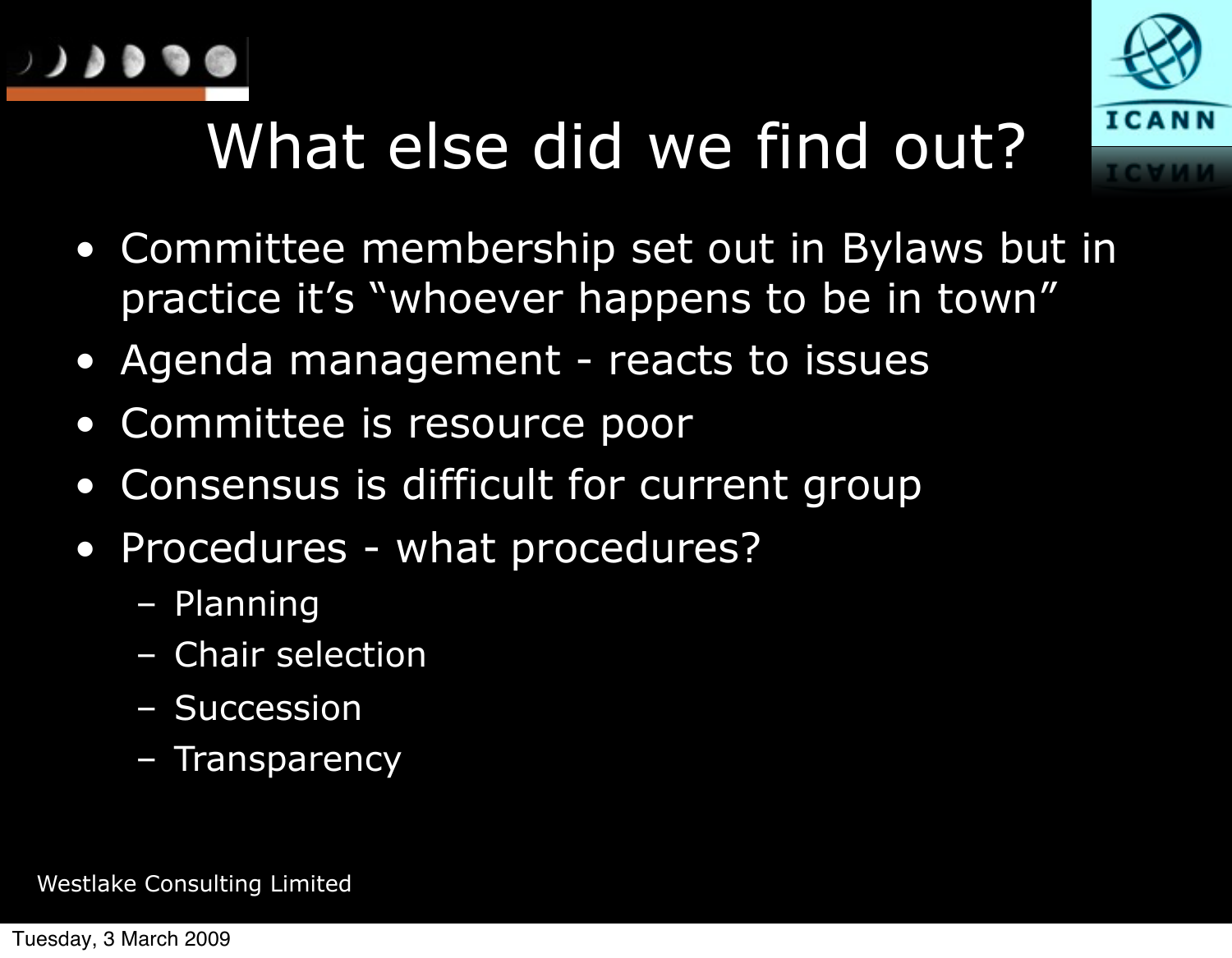



### Options for Change

- 1. Status quo
- 2. Abolish RSSAC
- 3. Convert to ICANN Supporting Organization
- 4. Refocus RSSAC and add staff support
- 5. Reinvent RSSAC as joint strategy group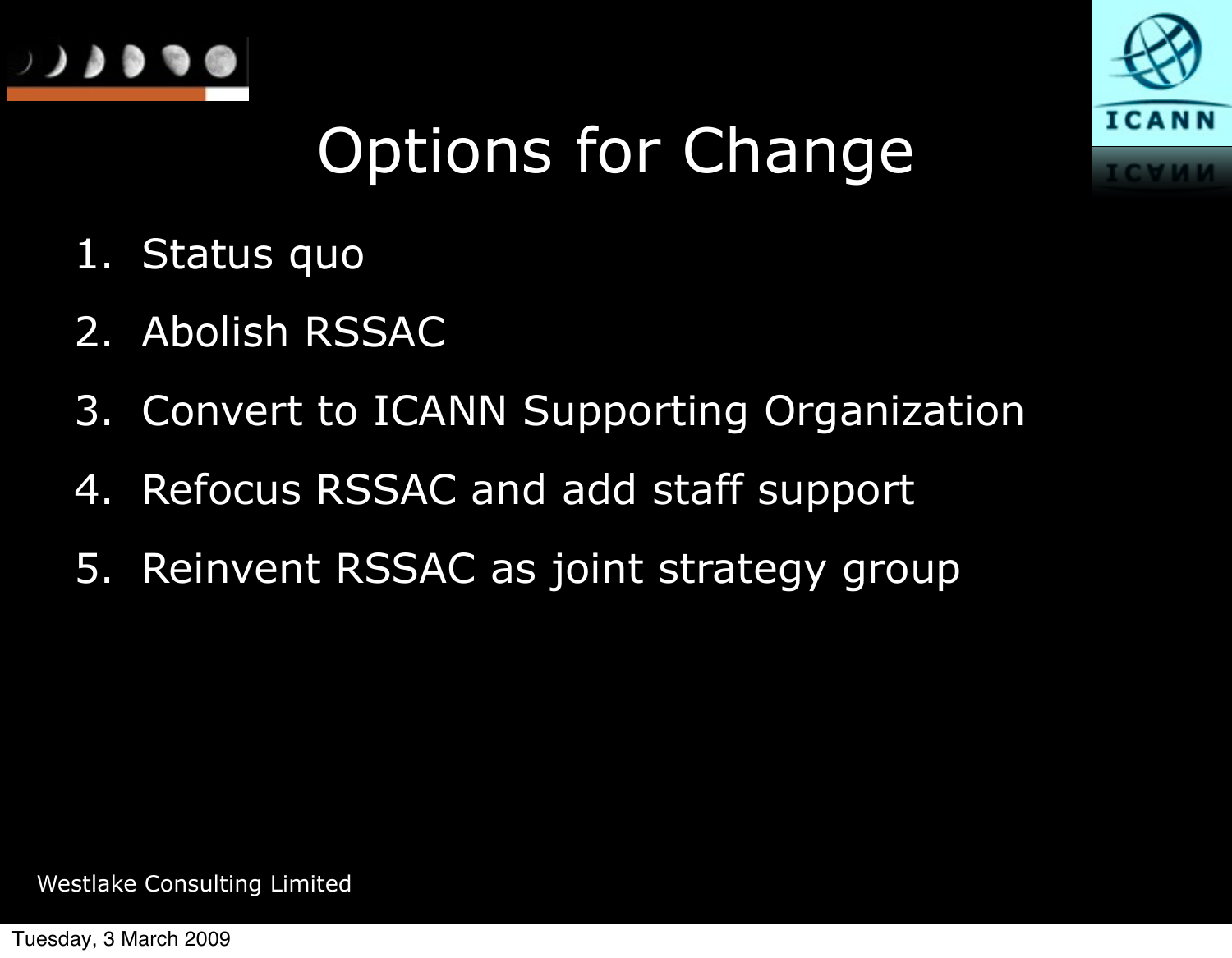# *"The RSSAC Reloaded"*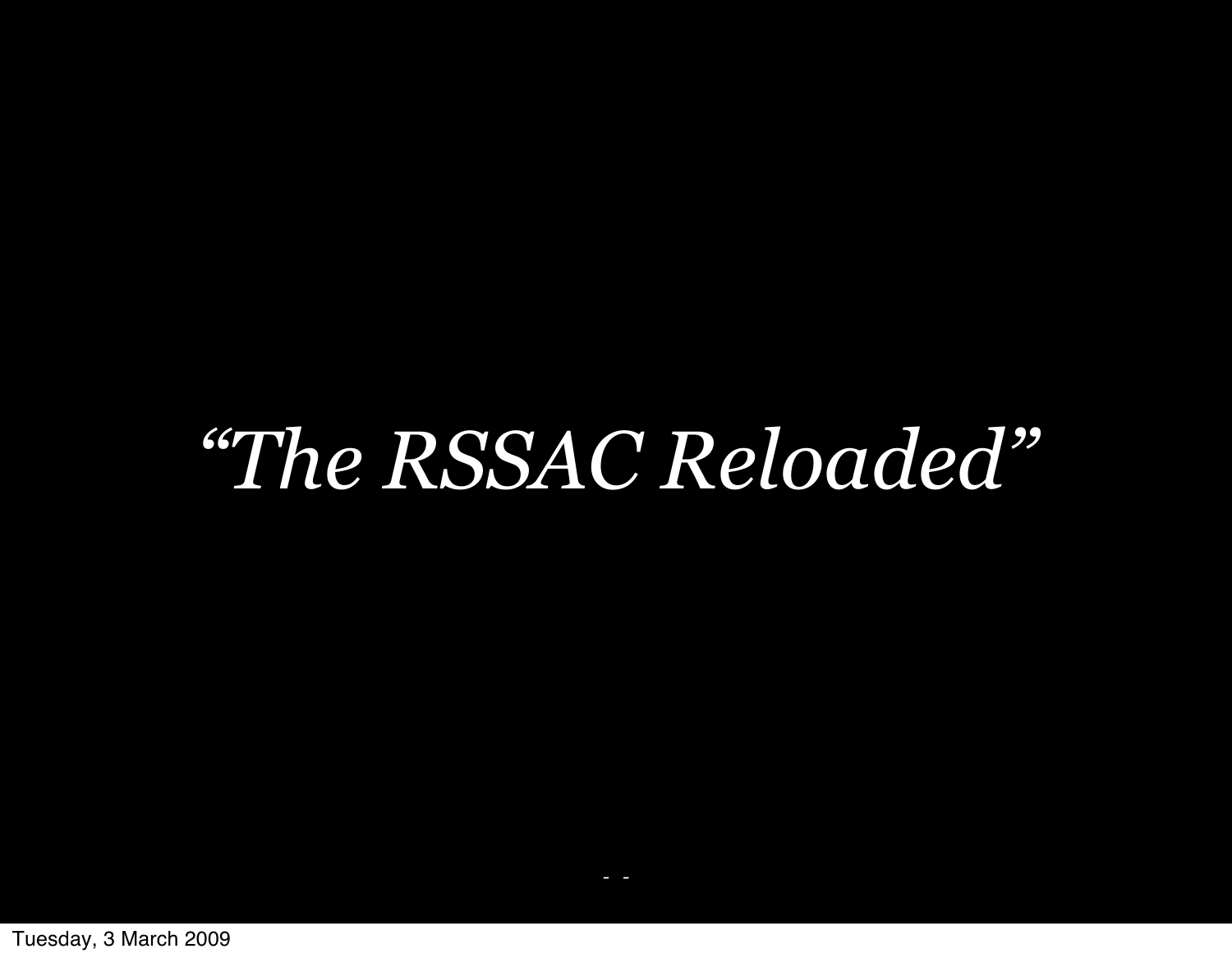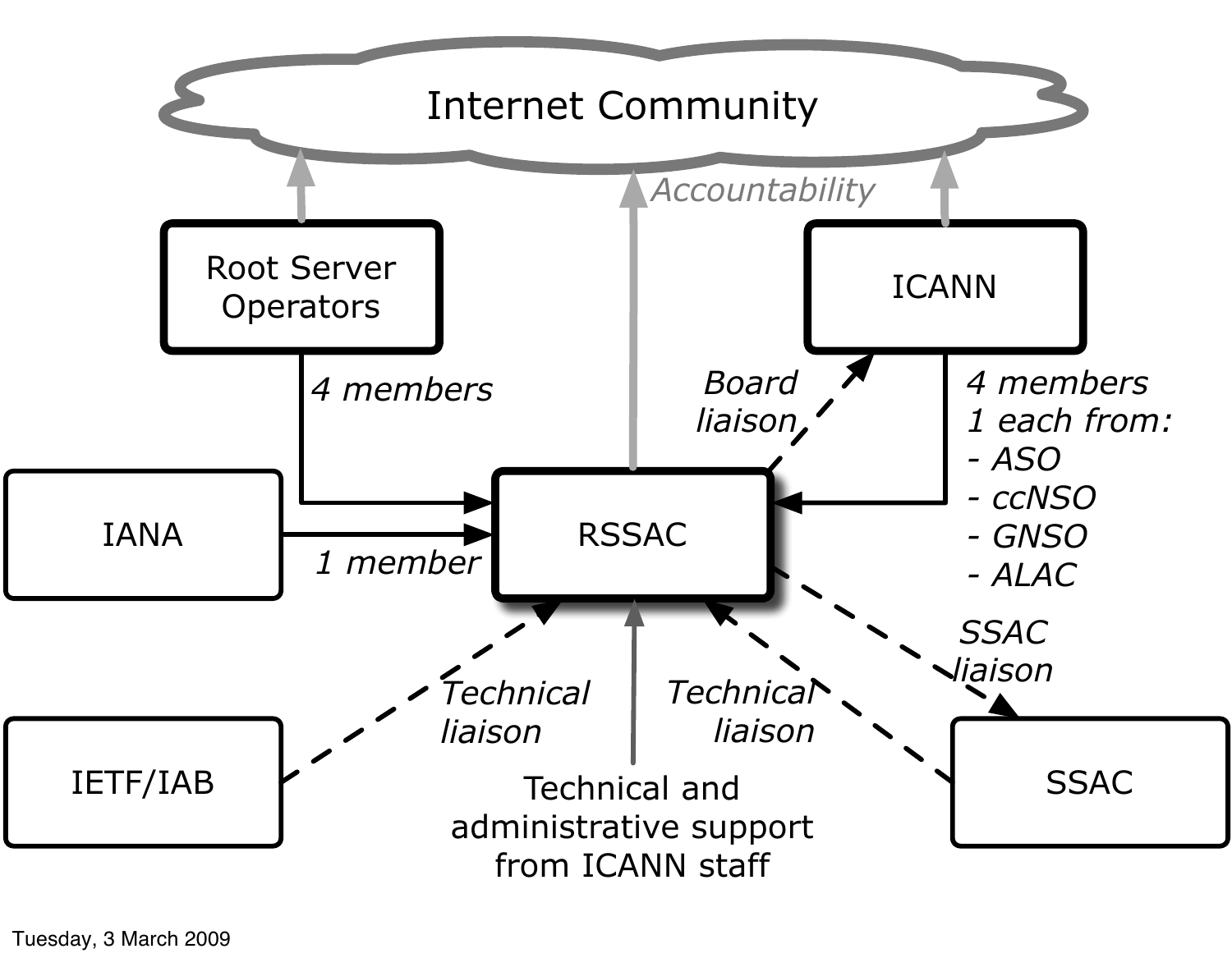



#### How should it work?

- Membership
	- Most important factor: technical knowledge
	- 4 from RSOs, 1 IANA, 4 from ICANN
- ICANN to provide staff support
	- Technical fellow
	- Administrative support
- Liaisons
	- Inward: IETF/IAB, SSAC
	- Outward: Board, SSAC
- Should meet at ICANN in open session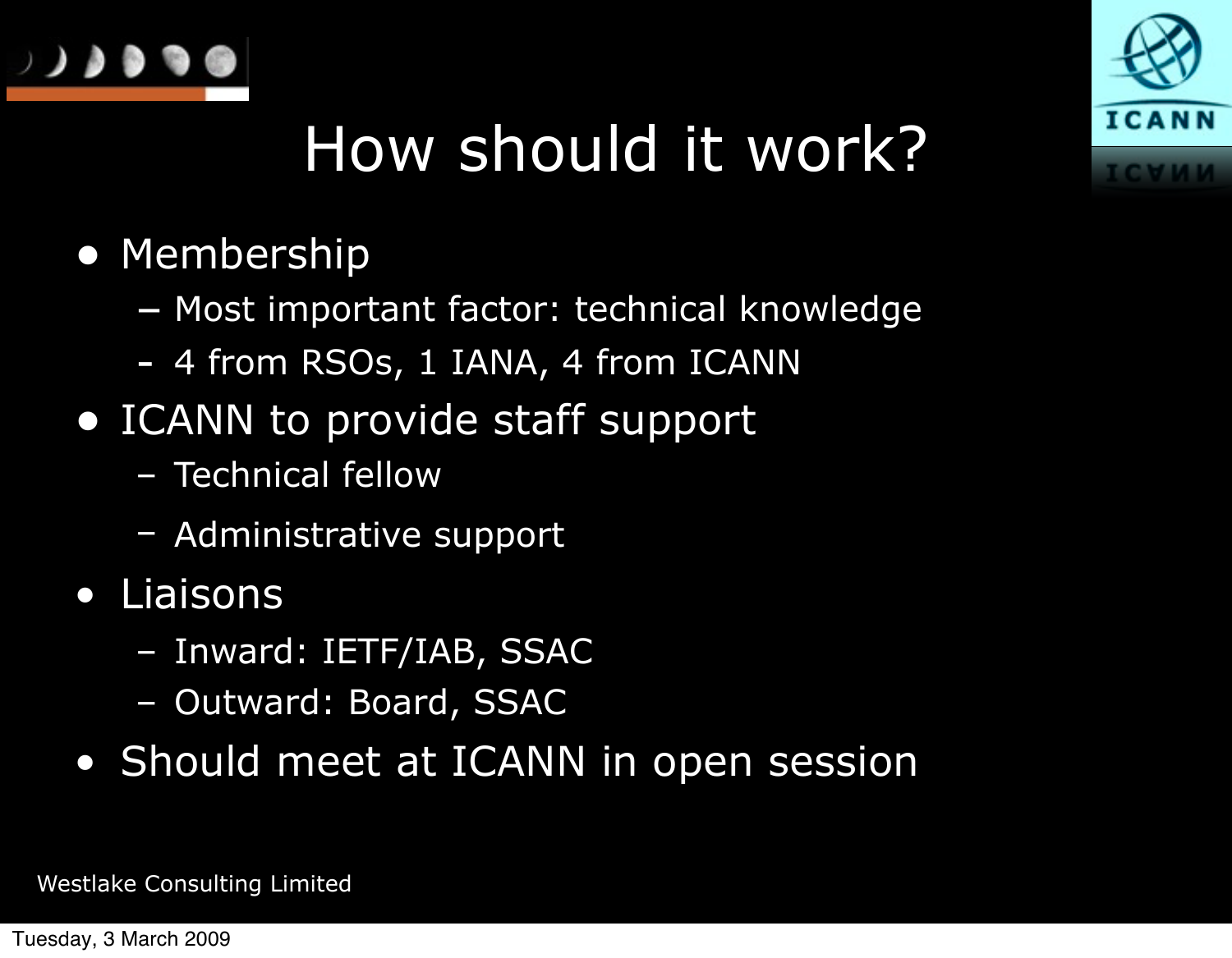



### Where to from here?

- Report is now with Review Working Group
	- Harald Alvestrand
	- Steve Crocker
	- Bruce Tonkin
- Public comment
- Board decision at a future meeting